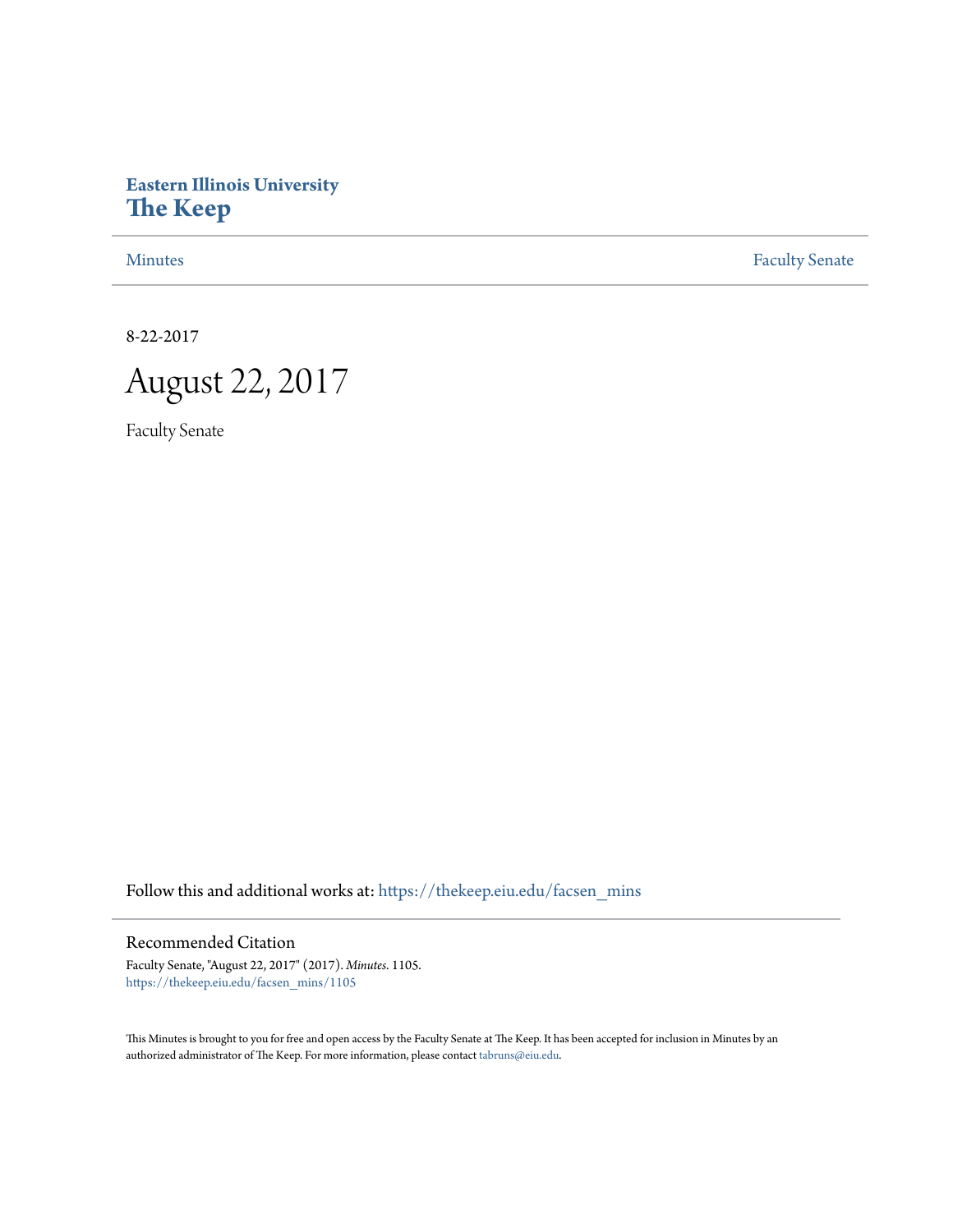## EIU Faculty Senate Session Minutes 22 August 2017 ▪ 2:00-3:50 p.m. Witters Conference Room 4440, Booth Library

The 2017-2018 Faculty Senate agendas, minutes, and other information are available at [http://castle.eiu.edu/facsen/.](http://castle.eiu.edu/facsen/) *Note: These minutes are not a complete verbatim transcript of the Senate session.*

Senators present: T. Abebe, S. Brantley, T. Bruns, E. Corrigan, S. Eckert, S. Gosse, N. Hugo, K. Hung, J. Oliver, J. Robertson, G. Sterling, J. Stowell, C. Wharram, J. Williams, B. Young

Guests in attendance: J. Gatrell (VPAA)

Session officially called to order by Chair J. Robertson at 2:33 p.m., preceded by a reception to welcome Provost Jay Gatrell to EIU.

I. Approval of Minutes from May 22, 2017

Motion to approve by Sterling; seconded by Wharram Discussion: none Vote: 12 in favor, none opposed, 3 abstentions (Williams, Hugo, Hung) Motion carried; minutes approved without modification

II. Senate Address by Jay Gatrell, Provost and VPAA

Gatrell: getting acclimated – working with Deans on Vitalization Workgroup 7 – have identified 10 programs to be moved from 1.3 (enhance operational efficiency) to 1.2 (stable); 21 programs remaining – [refers to [update on](https://www.eiu.edu/vitalizeproject/report/file_download.php?update=7-1)  [Vitalization Project website\]](https://www.eiu.edu/vitalizeproject/report/file_download.php?update=7-1) – have also been advocating for academic programs, your Deans are your champions – recognize unique historical moment on college campuses – dialogue full, robust, contextualized – putting students first, and values of institution – where learners feel comfortable

Robertson: thank you for following up on Vitalization Project – which programs moved to stable?

Gatrell: B.A. in Chemistry, Clinical Lab Science, College Student Affairs, Counseling, Educational Leadership, Engineering Co-op, History B.A., Science with Teacher Certification, Social Science Teaching, Special Education – other programs are pending – focus on mission-centered programs, program array attractive to highest performing students, comparable to peers, etc.

Hung: considering recommendations from other workgroups?

Gatrell: my expectation is that Workgroup 8 dialogue will begin shortly with Deans, then with President's Council; then on to Workgroup 9

Gosse: money?

Gatrell: have received a number of electronic transfers, MAP money has arrived, but still a conservative environment – 90% of 2015, governor has right to claw back 5% – state legislature instituted new guidelines for SURS as part of budget deal (applies to new hires after July 1 & employees earning more than \$140K) – do our best to be effective stewards – I recognize holes in staffing, will fill where reasonably possible – decreased revenue due to enrollment decline

Gosse: will departments be able to see budgets?

Gatrell: expect budgets to be loaded in September

- Hung: any news on physical structures? projects on hold because of crisis, is there an expected date to complete or still on hold? [gives examples]
- Gatrell: monies for projects have been authorized and allocated but still need to be released the expectation is that projects will begin in 2018 if monies are released
- Bruns: have been pushing to get new Life Sciences building on as a capital project since 2010 how do we get Springfield when capital projects are under discussion again?
- Gatrell: Life Sciences is  $#1$  project,  $#6$  out of Springfield I was a little bit shocked [at the condition of facilities] when we showed the space to the comptroller  $-1$  understand the physical plant challenges  $-$  can't create new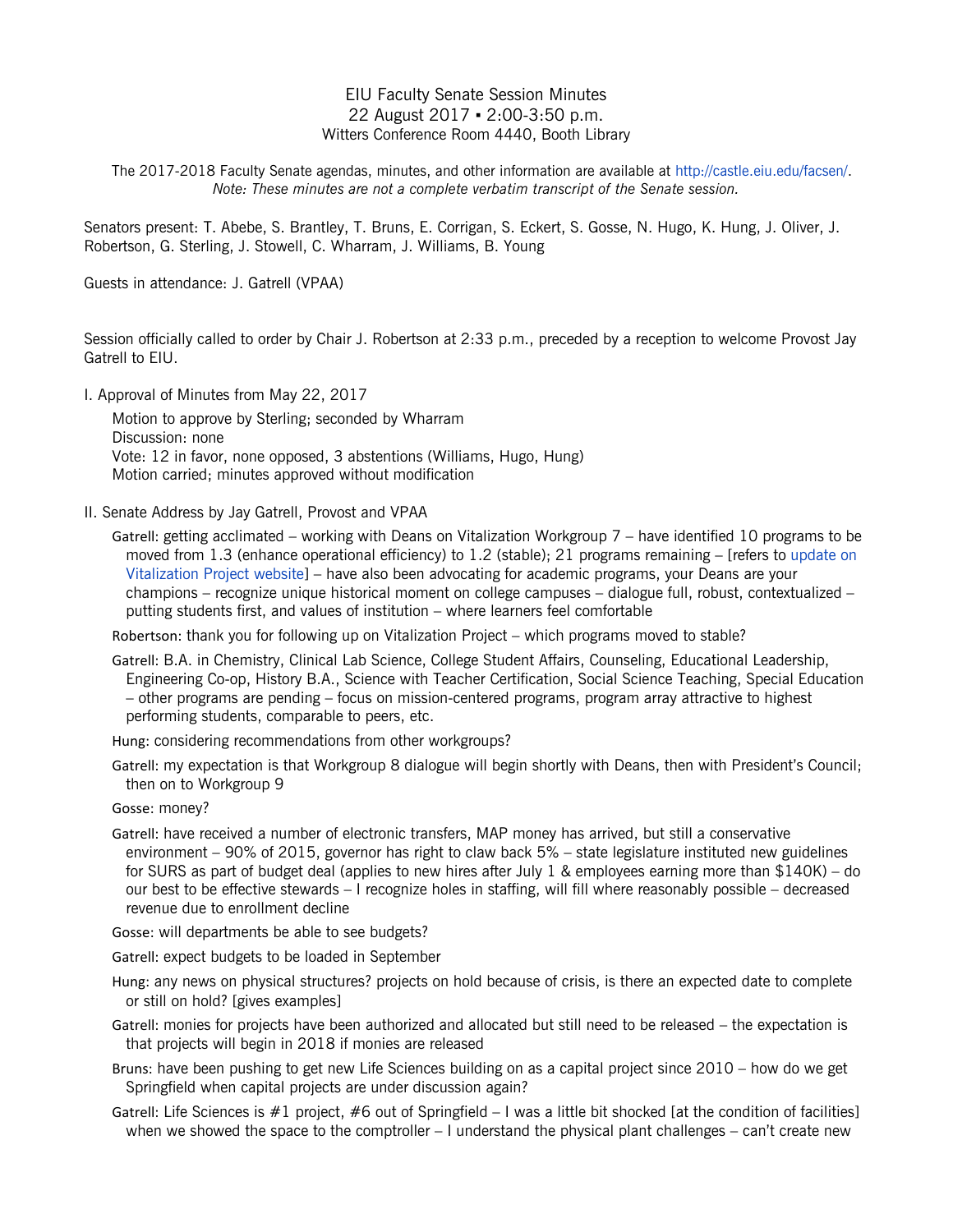programs without facilities, going to have to invest (priority) – conversations with President Glassman & Paul McCann, also Rep. Phillips – agree  $#1$  priority

- Oliver: predicting enrollment growth in some areas?
- Gatrell: grad students growth opportunities, it's a new environment due to access to F1 visas going to hold our own – stable to slight increase in graduate student enrollment – overall headcount doing well compared to expectations – feel positive that we're moving in the right direction
- Oliver: thank you re: eclipse event, positive vibes at back to school event
- Gatrell: [praises Steve Daniels for organizing event]
- Wharram: assistant dean in OISS?
- Gatrell: Matthew Walters from Columbia, New School, originally from Sullivan, Illinois reflective, thoughtful individual who will focus on academic quality -- kudos to Austin [Cheney] for doing work in interim
- III. Discussion of 2017/2018 Faculty Senate Goals
	- Robertson: relate goals to upcoming guests Newton Key re: Faculty Development; long overdue for direct conversation with Tom Michael (Athletic Director), dialogue could be more positive 1-on-1; President Glassman, hopefully in October
	- Robertson: last year there was rekindling of a positive vibe with staff, continue this as well as reach out/liaise to students more, for a more unified front
	- Robertson: would also like to make a concerted effort toward faculty colleagues to become more active re: recruiting, do more to reach out, visit schools & help engage future incoming classes
	- Young: number of things planned for 10<sup>th</sup> anniversary of Doudna reopening, the building is wonderful for campus & community, can attract/recruit – Dean Shelton has interesting initiatives [suggests inviting her]
	- Bruns: establish a senior colleague program work with new hires to do recruitment activities, create a culture of participation > recruitment becomes part of what it means to be faculty here
	- Young: have you discussed with Josh Norman? invite him to be present for conversation
	- Hung: we have set up biology recruitment effort within department, invited to talk during career days encouraging but energy hasn't been channeled productively – need more structure, faculty willing to put in time but no infrastructure to do it – what can we borrow from that's already existing, e.g., contact lists
	- Hung: campus climate for faculty, especially those in minority groups recent trend in higher education looking at [faculty] evaluations, especially faculty teaching social science (?) courses & female faculty tend to receive depressed scores compared to other measurables – moving forward in terms of workgroups 7, 8, 9, looking at reorganization and new programs, so we'll be thinking about assessment – important for Faculty Senate to have a voice in – what are reasonable objective standards beyond contractual obligations, how do we adjust for potential differences & how does that impact promotion
	- Young: History Department has been going out to certain high schools, dual credit program we could ask the faculty members involved to come and talk to Senate
	- Abebe: some of these ideas could be organized/facilitated by Faculty Development Office [clarifies that he's talking about both recruitment & faculty evaluation]
	- Bruns: [points out that staffing in Faculty Development consists solely of Newton Key]
	- Wharram: drew up beginnings of memo to address this last year we're here, ready but we don't have the structure – we don't want to step on toes but want to be part of admissions, etc. – communicate this desire to Admissions office, that we don't have expertise in recruiting but want to help, without coming across as if we're telling them how to do their job – [also agrees with Hung's second point]
	- Wharram: we've prided ourselves on retention numbers, quantitative data, but have suffered slightly faculty can help with retention if educated on the issues
	- Stowell: retention was 78%, President Glassman says it has slipped into the lower 70s
	- Bruns: in the library kicking around the idea of a first year program and first year experience librarian to help students adjust & succeed – SelectedWorks can be used to promote faculty to prospective students, pages are Google optimized – new Expert Gallery is another way to promote faculty externally
	- Gatrell: retention will be one of our strategic initiatives this year last year was marketing, town halls will be held on August 30<sup>th</sup> & 31<sup>st</sup> – [agrees with inviting Josh Norman for recruitment discussion] – most valuable way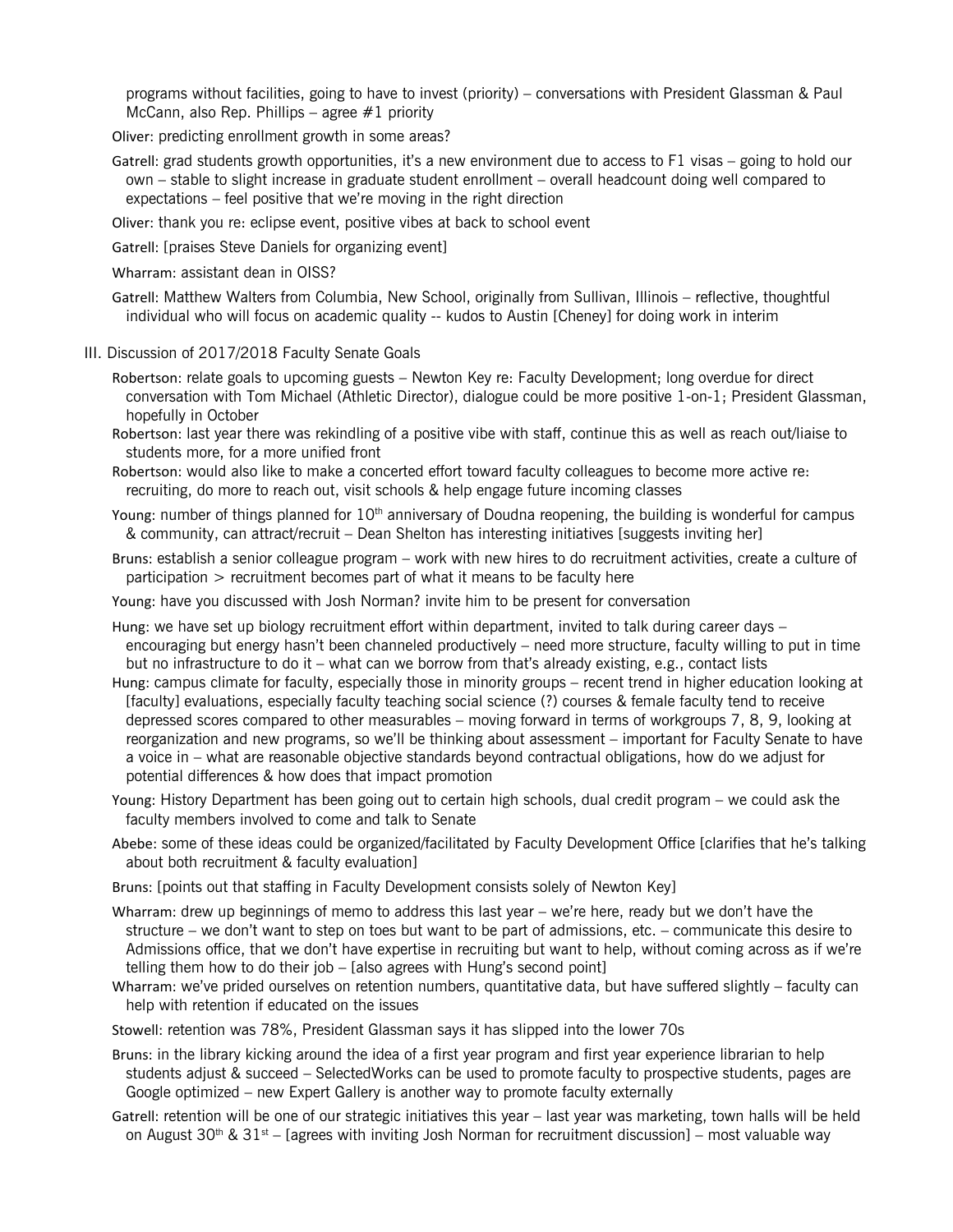faculty can support efforts is to provide quality academic programs, also be available if prospective students want to meet – visiting early and meeting faculty yields higher enrollment and retention – [encourages being accessible and interactive]

Wharram: I had conversations with [prospective] students during Spring open house breakfast at Doudna – not enough faculty there, I just happened to hear about it – more faculty members would have been present if they'd known about it, so send us an email and tell us to come

Oliver: have we asked students who aren't returning their reasons for not coming back?

Stowell & Gatrell [simultaneously]: money

Stowell: they do ask, they survey – it's financial, the students don't have \$ to come back

Oliver: so it's not about quality or the uncertainties of the future, instability or negative media, it's about the price tag

Gatrell: academic indicator bands – highest performing students have been recruited out of state – every confidence that they will come back, rebound – retention issue is mix of family contribution & high performing versus murky middle – if they can find comparable elsewhere at lower cost, they will – first-generation students don't think about housing, tuition is qualifier

Robertson: will invite Josh Norman, thank you for ideas – I forwarded the monthly enrollment newsletter to you, encourage you to subscribe

IV. Committee Reports and Staffing for 2017-2018

Robertson: typically 3 to 4 members on each committee – need to fill Nominations, Elections – [proposes email thread nominating self or others rather than spending meeting time on sorting out committee membership]

Robertson: re: committee reports, any developments during summer?

Elections Committee

Stowell: Spring elections did not fully staff – 4 positions open – can't have 2 members from same department on CGS, need another member from CEPS; CAA has an open position; so does Academic Elimination & Review; UPC needs a member from CEPS (3-year term) – feelers out for ITS, get current list of faculty, put call for nominations out – nominations due by Friday, September 8, election to be held following week, positions filled by end of month

Sterling: since we've lost a large number of faculty, make sure people on committees are still here

Stowell: will reach out to elected committees re: vacancies

Robertson: Rosenstein chaired Nominations, reach out for continuity

Robertson: [reiterates email thread for Senate committees, rosters to be approved next meeting]

V. Discussion of Proposal to Rename Douglas Hall (agenda item IV.3)

Robertson: forwarded memo from History Department to you this morning – [describes context, i.e., Charlottesville, of receiving Hanlon's letter] – therefore I'm in favor but don't want to push my own view – I went to the Stevenson foyer with Wharram to look at the exhibit [on the naming of the dormitories] – members of the African American community were not consulted in 2010 – the proposal went through Senate to the Naming Committee and was voted down, but the Black Student Union was never approached – a very important voice to consult in dialogue moving forward

Young: Americanists with competence in 19<sup>th</sup> century, not whole History department, who signed memo [i.e., memo dated August 21, signed by Barnhart, Curry, Foy, Small, Wehrle, Hubbard] – didn't attend 2010 meeting where Hanlon proposed renaming but consulted colleagues including Mark Voss-Hubbard (principal author) subsequent meeting between 2 History & 2 English faculty members spoke to two sides of the issue, one was Martin Hardeman (senior African American on faculty), he was against renaming – [distributes handout] – any decision to remember people historically, to dedicate buildings to them, rests upon judgments  $-1$ ) damnatio memoriae; good emperors were voted by the Roman senate to have joined the gods, bad emperors, e.g., Nero were voted to have their memory condemned > take the head off of monuments and replace with the head of a good emperor, chisel the name out from inscriptions – does white supremacist racism of Stephen Douglas rise to this level? – 2) research by [former President] Perry showed that Douglas & Lincoln halls were not named in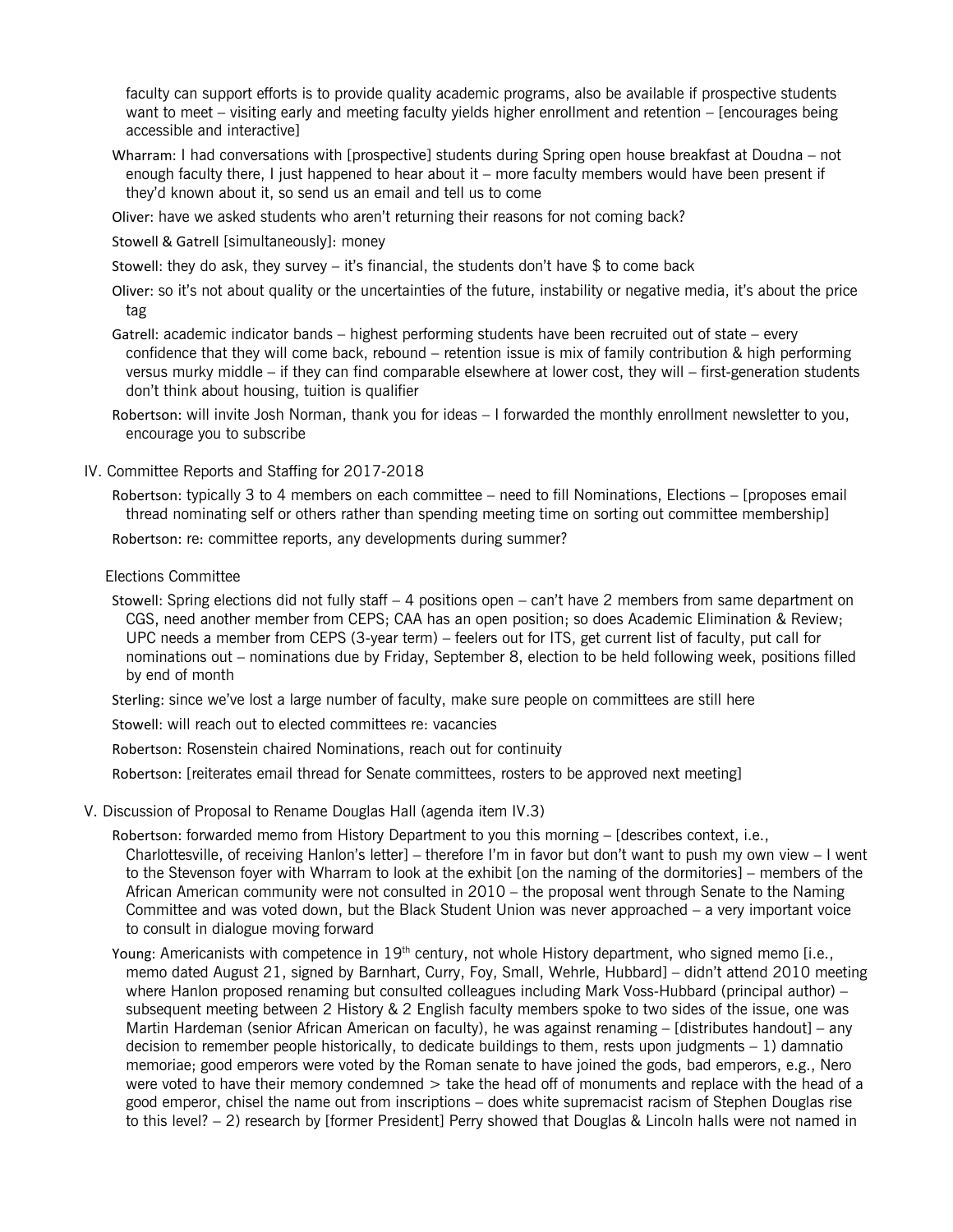honor of Stephen & Abraham, intention found in notes was to commemorate L-D debates as moment crucial in history of Charleston – difference between monument to people & to event [cites French deportation memorial as example] – debate was seen in 1950s as an important event in Charleston history, I submit that it still is – 3) [refers to Faculty Laureate Abebe's remarks at convocation] search for harmony – not looking to make pretty but to incorporate memory into history unfolding now, recognizing different ways of seeing things – Douglas was an opportunist, but not on the same level as Goebbels or Nathan Bedford Forrest – opportunity vis-à-vis students & community to keep memory vivid, something that happened in 1858 is still relevant today – racism/racial violence remains fraught topic, part of our world, students have to come to grips – better to use memory creatively, by sponsoring contest for work of art expressing significance today

Abebe: I rise to respond to the argument made by my good friend Bailey Young not because he does not understand the issue, but because I wish to learn more.

As I listened to his presentation and read the document written by the history department in opposition to renaming Douglas Hall, I am more disturbed.

The history department says:

1) Lincoln was just as bad as Douglas. You can see the quote they site in their document. I say that we are now talking about Douglas and not Lincoln.

2) Douglas' actions were "complex" i.e. black people and those who suggest the renaming are incapable of understanding complexities.

3) Hanlon was inaccurate and omitted stuff, they say, but they don't cite what these omissions were. 4) They point to the 1951 committee decision and say: "it was to honor the debate". In that case: a) let us rename it the Debate Hall, or Debate Hall East and West or Lincoln Douglas Debate Hall. B) The history department ignores what happened in the 1890's and the 1950's. 1890's were Jim Crow being established, and the 1950's were a period of mass Southern resistance to the Civil Rights Movement. The actions of the committee (coincidentally) can rightly be construed as sending a message as to who was boss here.

5) That Douglas only employed "rhetoric"; and that the rhetoric was "nuanced". What is nuanced in saying that "the negro should never be a US citizen"?

6) That there were others who did the same thing too. I say that we are not talking about others, we are talking about Douglas. This is a feeble defense of a position—sort of a third grader's defense of an offense at best. 7) That there are other places and things named for Douglas. Again we are talking about Douglas hall at EIU in Charleston.

8) That the standard to condemn should be much higher. I ask, higher in whose view; how high; and what is that standard? They also say that it does not rise to "a level" that is offensive. Again, what is that level? 9) That he "was not a white supremacist". They say that because he was not a leader of supremacists, he should be above question. I say, but this man's position on the issue enabled white supremacists who brutalized a people.

10) That this is not Douglas' personality. I say, but this debate is not about a person's personality. It is about a man who was instrumental in organizing, sustaining, enabling a system of government to maintain a system of slavery along with its brutality (but not to destroy the Union). He was advocating a single, homogeneous people who can do no wrong and need only understanding to implement their will—a fantasy.

So, I say to the senate that in my view:

1) This issue has been debated here and was settled by a previous senate. They can't be wrong and we claim to be right. I say that we reaffirm the previous decision of the senate to rename the building.

2) Let me remind everyone here, that a European dictator (not equating here) once called America as the "one state" designed to exclude "undesirables" and progressing toward the creation of a healthy "race-based order", and doing so using democratic means!

3) That as a consequence, we should not be afraid, that in the USA, of one politician, one leader who would do damage to one group of people. Rather, we should worry that our institutions' potential would be used to facilitate evils. EIU, as an institution, should not facilitate this, even when it uses democratic means to do so!

Robertson: I reached out to Hanlon [author of renaming proposal, now at ASU] but he was unable to join session via Skype

Robertson: other comments?

Hung: I appreciate authors with historic knowledge putting information together – I'm not a historian, but my reaction as a person in the community & as faculty – [quotes from end of page 2 of Barnhart et al. memo, continued on page 3] – statement makes it clear where Douglas stood, slavery should be decided by popular vote, not a position I can agree with – always good and bad to every historical figure, not a reason to overlook prominent issue under consideration – what does renaming do to climate on campus & in community – not